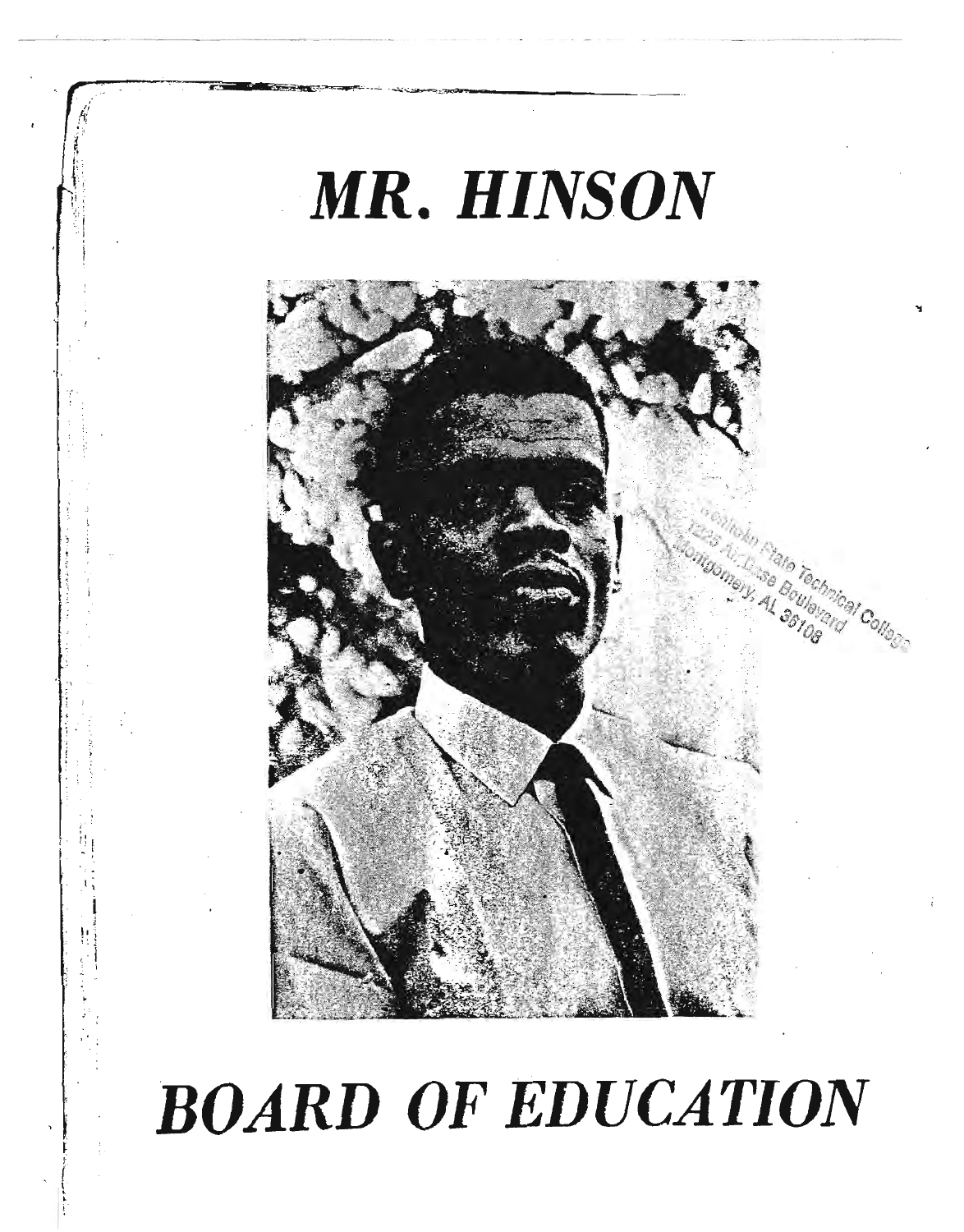



 $-3610s$ 

i Gi

░

## **BOARD OF EDUCATION**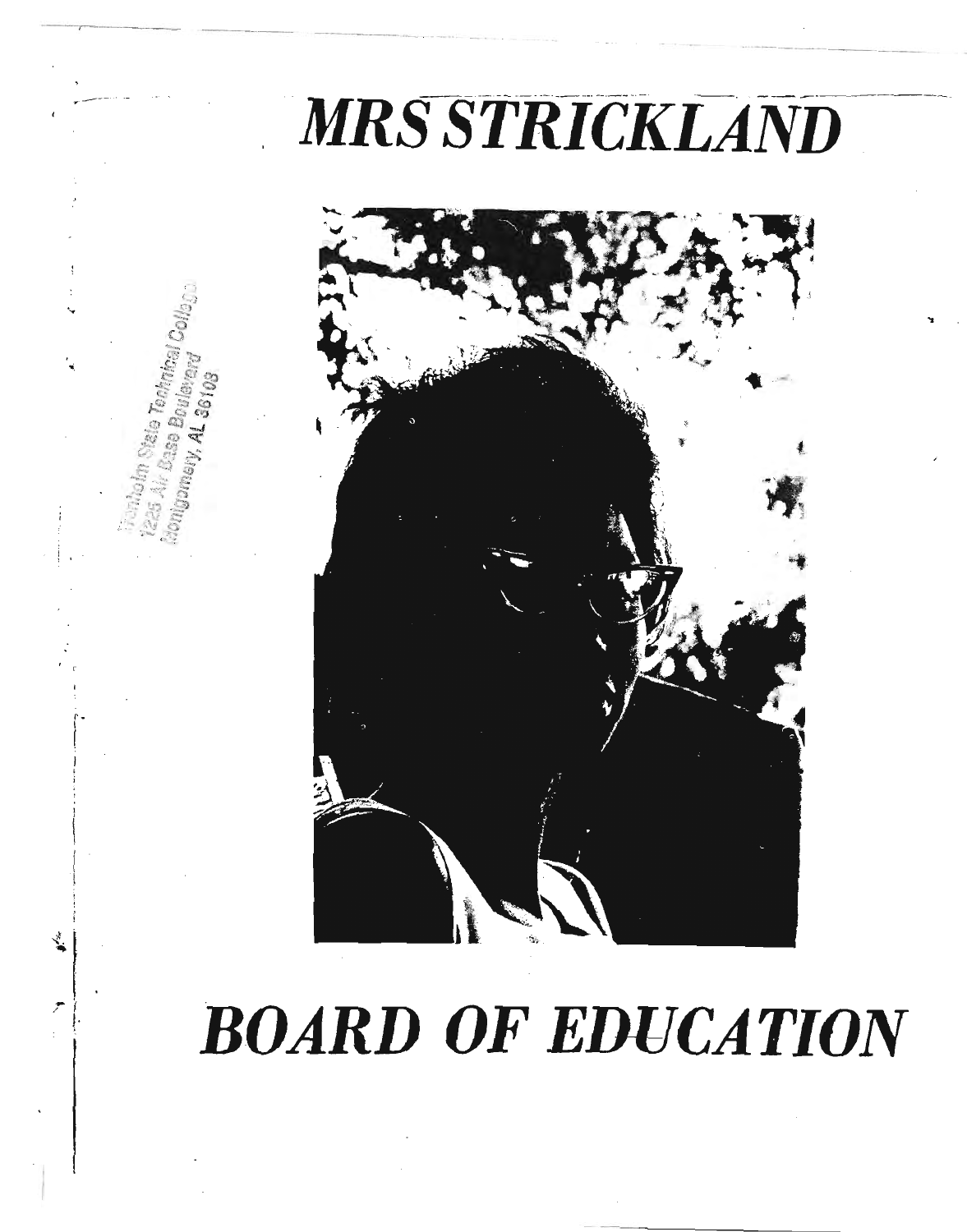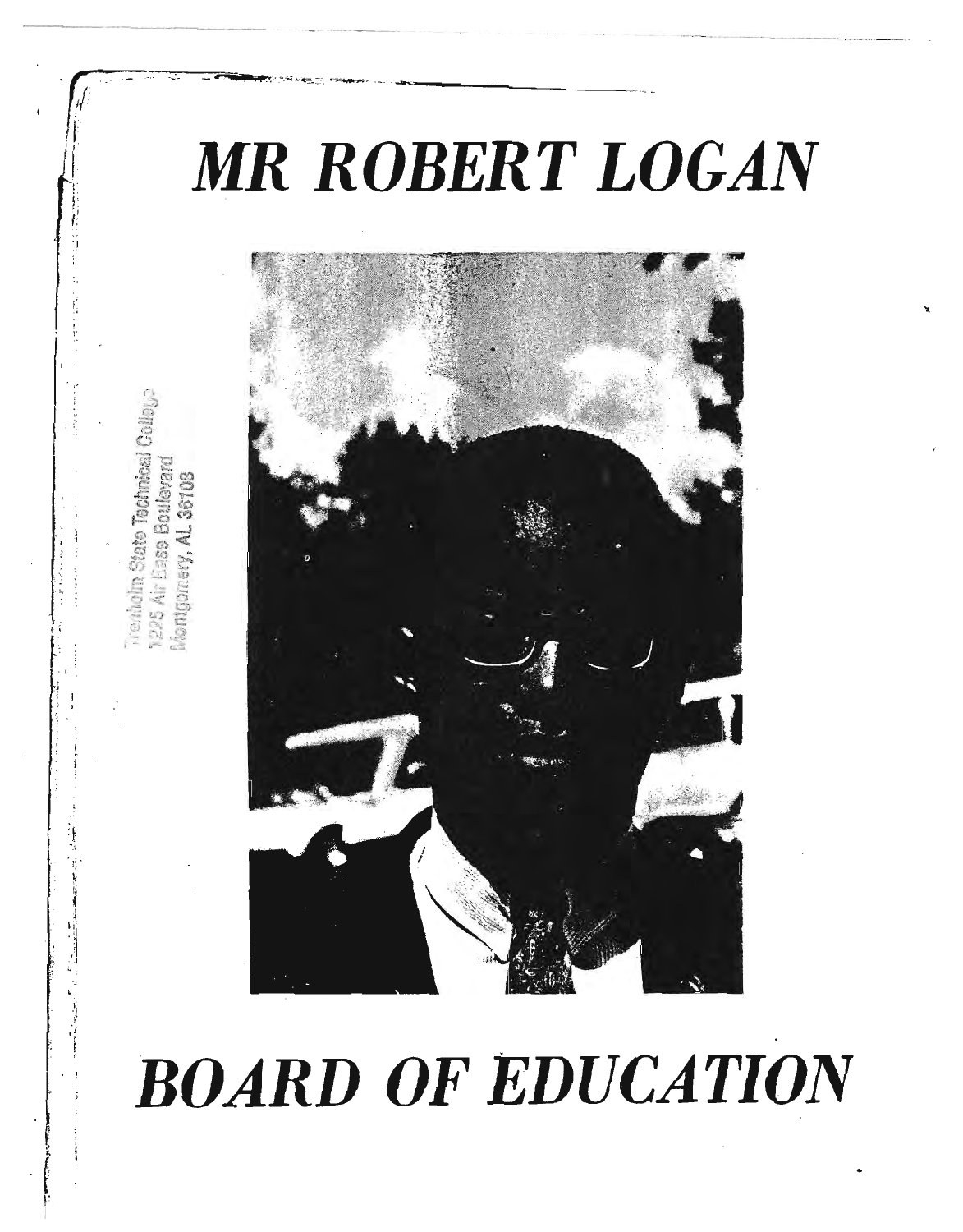## TRENHOLMTECH ARCHIVES

 $\pmb{\Lambda}$ 

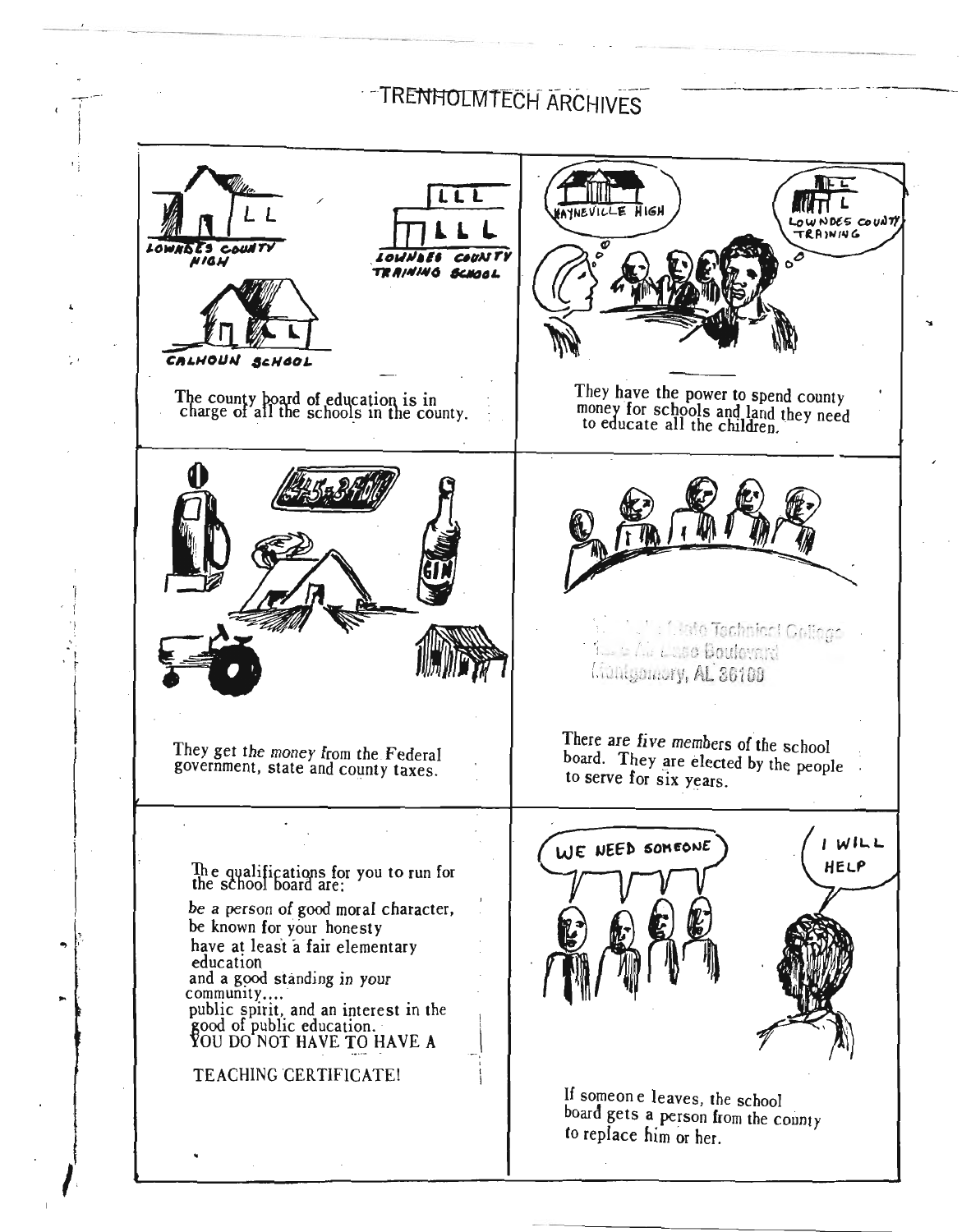